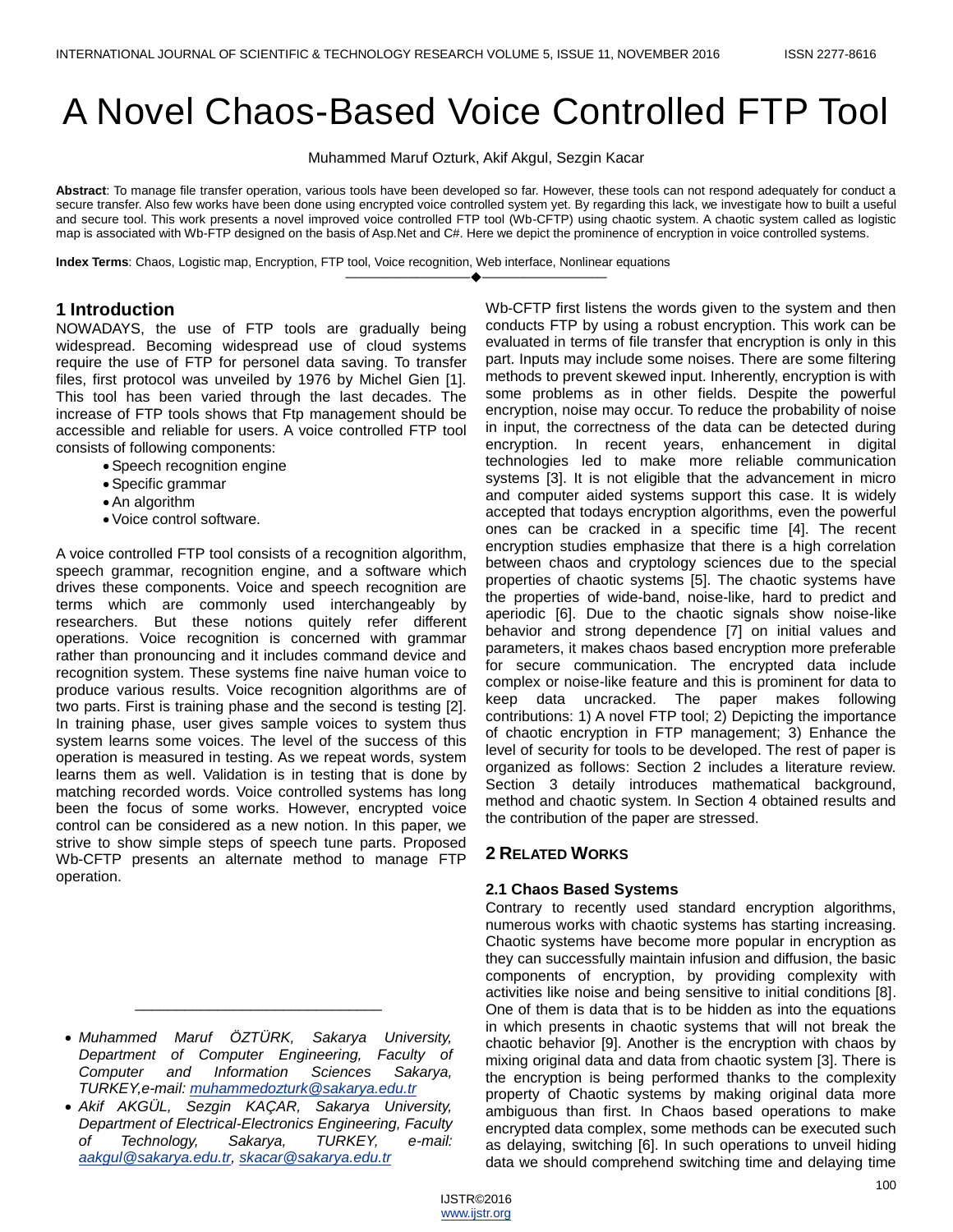as well as the structure of encryption algorithm. Various works are performed encryption using multiple chaotic system [10]. Before the initialization of this sort of encryption, used Chaotic systems and signals that produced in Chaotic systems and the order of signals must be known together. While decrypting of data that encrypted with Chaos, a minor fault could prevent to the decryption of data. This sensitivity property is preferred in encryption works. In some works the encryption is done mixing Chaotic and Non-Chaotic methods [5]. However these encryption operations adversely affect large image and audio files in terms of speed. A safe communication is one of the most significant needs of our era. Many studies on hiding data types like text, audio, image and others have been carried out in order to meet such need. In this article, a study on increasing the security of audio data has been executed. Many studies on audio data encryption have appeared in the literature so far [8–11]. Some of these included directly hiding audio files while others included methods of hiding the information by embedding some other data in the audio files. The general objective of all these studies is to prevent the possession of data by undesired people.

#### **2.2 Voice recognition**

Speech recognition works can be examined in three categories: command controlled; command reinforcement, and control applications. Control applications are associated with the components in which voice commands are explored. In order to achieve robust systems, speech technology is used for authorization. These systems have some advantages. One of them is such systems facilitates the way of living for physically disabled people [12, 13]. Voice controlled systems including computer or electric supported devices have long been the objective of previous studies. One of them developed two voice controlled program [14]. It includes Lithuanian and English speech motors then the result of them are verified latter. An e-market application [15], which was combined with C# and .NET, presents a performance comparison to be a good example of voice controlled systems [16]. This work stresses the prominence of the use of voice control arguments in FTP operation. The differentiation of speech was also used in robot technology [18]. House et al. introduced VoiceBot and one of the results of this work is that voice controlled robots could be the leading for future works [17]. Mustaquim depicted the importance of fuzzy in voice controlled games by developing a new recognition algorithm [16]. Despite the promising results, some faults have not been removed yet in air traffic systems. This study shows that voice control augments the performance time approximately 50% for some types of tasks. Also speech recognition had been used robot technology before. In Shie and Maier's work a VoiceBot was introduced and evaluated [17]. The results of the study showed that voice controlled robotics are feasible, and portend extremely well for future research. Although the use of speech for controlling of games is not widely known, Mustaquim has developed a new algorithm [18] benefiting fuzzy logic that revealed the importance of voice support in games. Using speech commands a significant success has been obtained in the field of air traffic control [19]. Despite the promising results, specific errors has not been reduced completely yet. Butt et. al's work has stressed that a more secure voice controlled system is needed using current technologies [20-21].

### **2.3 Integration of Tools**

MATLAB Builder NE and its Web Figure property is the basis of current applications which performed on various scientific areas. In one work completed in 2009, a web interface was developed for wireless sensor networks using MATLAB Builder NE and Web Figure [22]. In another work that released in 2010, an educational interface was designed for the teaching of digital modulation techniques [23]. These tools were also used in two different works related to biomedicine in 2011 [24, 25]. In addition these tools were used in one work including complex functions such as frequency analysis of nonlinear systems [26]. These works strongly endorse that MATLAB Builder NE and Web Figure have been efficiently used in analog communication and web based educational image processing interface that present flexible and easy usage to users [27, 28].

## **3 METHOD**

The methodology used in this study has three steps. These steps has three functions, including voice recognition engine, ftp management page and encryption algorithm. While examining similar works, we have encountered similar works which present optional way to design voice recognition engine. The findings show that voice recognition engine based on .NET is more preferable than others when it comes to the integration of encryption with a web based tool. The main advantage of .NET is the compatible property that enable user to invoke required functions from MATLAB. Basically .NET provides a speech library called as SpeechLib that presents recognition engine including grammar rules. Voice commands are assigned to a value starting from 1. When the pronounced word is recognized, desired function is run according to the word value. Proposed tool has not a facility to differentiate user voice, especially focused on the management of ftp regardless of user type. Therefore we have not used neither any speech recognition algorithm such as Hidden Markov models [29], neural networks nor any others. MATLibrary provides integration between .NET and MATLAB, thus recognized command can be encrypted and sent back to tool. Commands are taken as .wav file that facilitates sending operation. Thanks to this function the system becomes more reliable after the encryption. Recent years Chaos is the leading method for encryption that gradually becoming popular in several areas including electric, electronic, computation and the others. Also chaos has been used in this study for the encryption of commands through the execution of system functions. Voice commands are transformed to byte arrays than sent to the encryption algorithm. Thus, designed system's robustness and reliability are dramatically improved. The overview of the model is shown in Fig. 1.

## **3.1 The Need of Encryption**

Although FTP is a widely used protocol, it has still some vulnerabilities. The security requirements are gradually increasing as the way of data transfer is changing. Various tools provide a few encryption rule such as AES, Blowfish, Cast5, DES and RSA. This brings a secure layer that hardens ftp operation. It is desired that security should not significantly effect the efficiency of data transition. To reach a sufficient efficiency, design of data channels is hard to built when it is compared to other factors [30]. While designing of server we should consider key points such as IP access, resource access control and connection limitations. It is clear that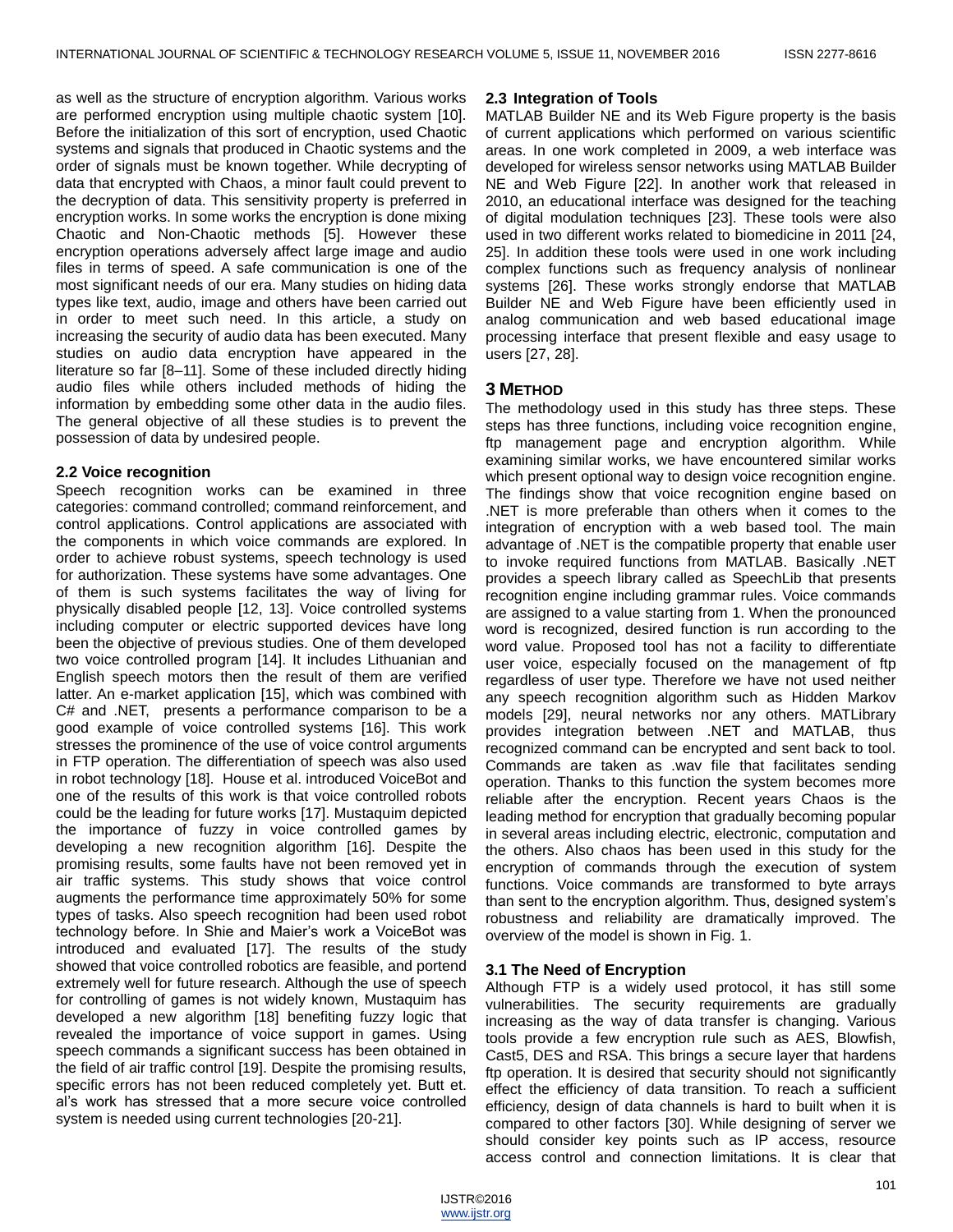flexible, secure and efficient data transfer is possible by using new integration and encryption methods

#### **3.2 Chaos Based Encryption**

A non-linear equation is used in order to increase security in encryption. One needs to know b parameters and what kind of equation is used in order to decrypt data encrypted with the function in Equation 1. "x" value in the function represents the keys produced with chaos generators and "m" value that represents the audio data to be encrypted in bits [2].

$$
f(x,m)=(2x(1+xm+1-m)+a)/b \tag{1}
$$

In this study, parameters (a,b) are selected respectively as 0.9, 0.8. Choosing an appropriate value range for equation and parameters is necessary to achieve a chaos based encryption. When certain limits are exceeded, the system gives up the use of chaos and thus chaos based encryption is not completed. Fig. 2 exhibits the general block diagram of encryption application for safe transmission of any audio data. As can be seen on the block diagram, audio data and keys produced with chaotic systems are encrypted with the help of a function. Aftermath encrypted data seen later in the block diagram can be decrypted with the inverse of the function. In order to decrypt audio data encrypted in the application in this figure, one needs to know keys produced for each bit and the order of these keys, the chaotic system used, parameters in the chaotic system and initial values, and also non-linear equation and all parameters employed in this equation. Otherwise, it is not possible to decrypt the encrypted data.



*Fig. 1. The overview of presented model*

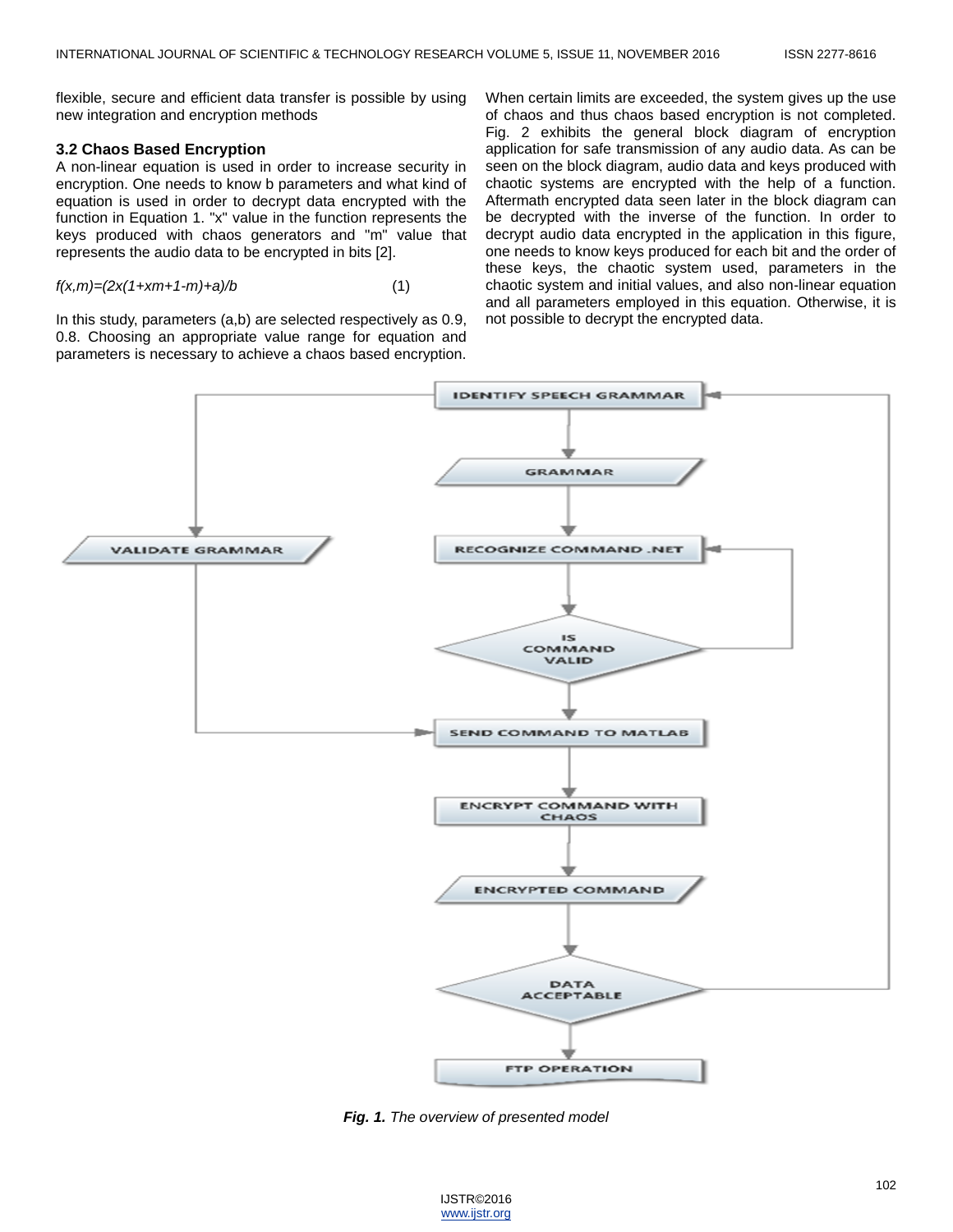

*Fig. 2. Block diagram of encryption and decryption of audio data*

## **3.3 Discrete-Time Chaotic Systems Used in Encryption Application**

Logistic Map (Equation 2) is a commonly used single dimension chaotic system. Fig. 3 exhibits bifurcation diagram shows that which intervals are seen while Logistic Map is entering to the Chaos. 'r' parameter is examined between 0-4

values. Bifurcation diagram in Fig. 3 shows that r value must be chosen 3.5699-4 so that the system can enter chaos. Otherwise, the system does not enter chaos and keys which necessary for encryption are not produced thus chaotic encryption is not be possible [1].

$$
X_{n+1} = r * X_n * (1 - X_n)
$$
 (2)



*Fig. 3. Logistic map bifurcation diagram*

‗X' value represents the system variable, and r represents the system parameter in Equation 2. n value is changeable according to the data to be encrypted. Value of n depends on how many bits of data will be encrypted.

## **3.4 Implementation**

Initially, a user friendly web interface is designed. This design, including manual or voice enabled controlling, is differ in terms of usage and robustness when it is compared with other available tools. Traditional tools are developed to only manage ftp operation regardless of command transition security. But nowadays network tracking methods are dramatically increased thus communication should be covered with new techniques. Designed tool interface is shown in Fig. 4. T1 is the pre-operation time that should be less than 10 seconds. If an over waiting time is determined, recognition engine is temporarily suspended. P1 is to represent the operation and saved to L1. The most used commands transferred to Lk from L1. This reduces operation time significantly that the steps shown below.

- Start speech recognition engine and record time at T1
- Save the frequent Wb-FTP operations on P1
- If T1>10 seconds than disable speech recognition engine.
- Save P1 operation list into database and select frequent list as follows:
	- $\circ$  insert into L1(op1,op2,...) values(P1)
	- o select P1.op1, P2.op2., ..., Pk from L1
- Save the frequent Wb-FTP operations in Lk.
- Operate Lk and P1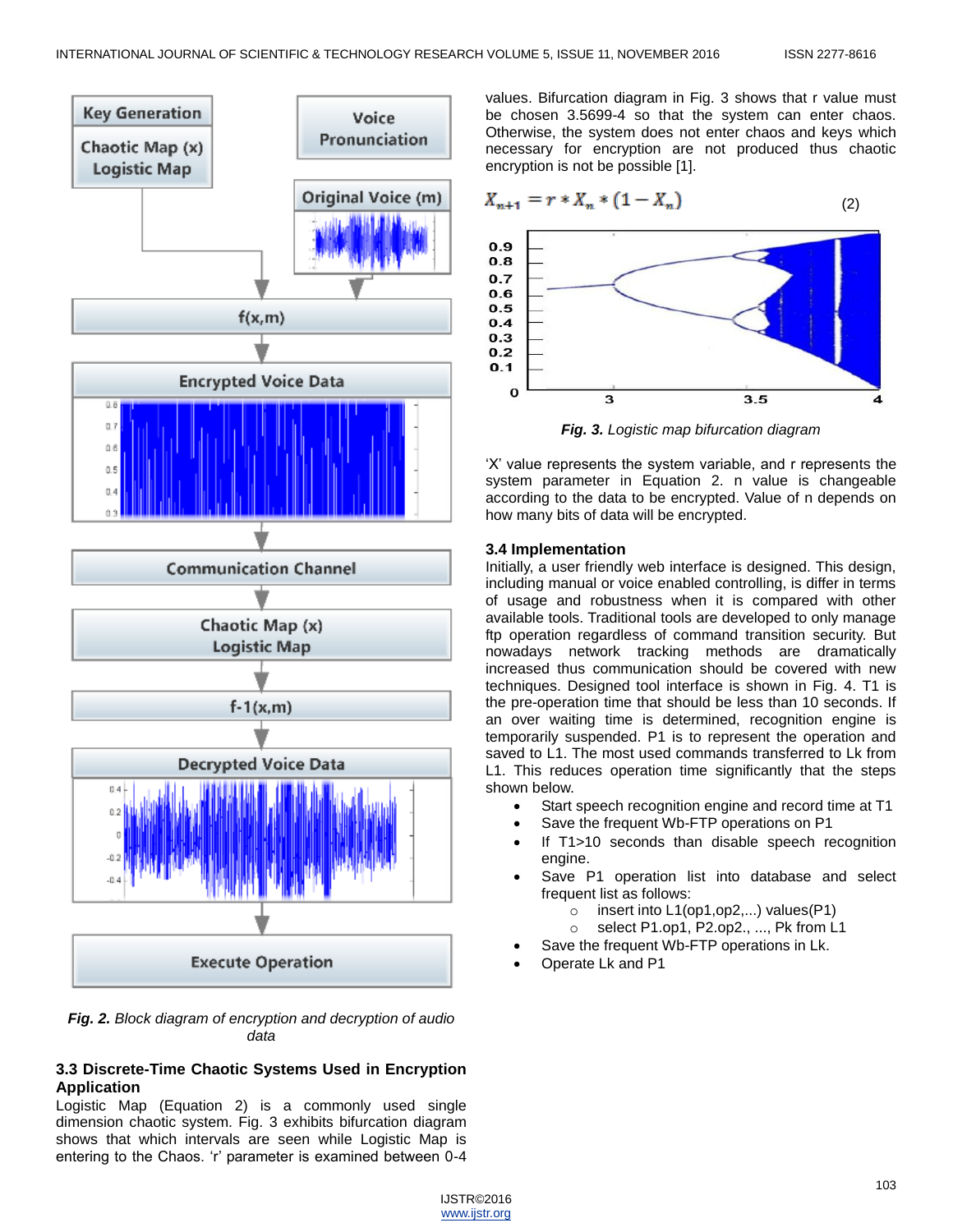

## *Fig. 4. Web interface*

Operations shown above are respectively executed. After the completion of the operations, encryption algorithm is applied to recognized command. To implement the encryption a suitable encryption algorithm has been designed. In the algorithm, initially required array definitions are specified to be filled with voice command. Aftermath the path of command is assigned to new path that will be used as the encryption way. There is a connection between MATLAB and .Net framework that provides an encryption method which takes information from .Net interface and delivers to the encryption function. The function is available in a class that can be extended adding new functions. To illustrate encrypted and decrypted commands three WebFigure objects have been used in developed tool. These objects are filled with encrypted bytes. Designed algorithm is shown in Algorithm 1. Fig. 5, Fig. 6, Fig. 7 respectively show the original, encrypted and decrypted voice command. As shown from the Fig. 5 and Fig. 6 encrypted command data present similar distribution that complicates the decryption of encrypted command.

## *Algorithm 1. Web interface*

**Data:** Commands **Result: Operation** initialization; while not recognized command do recognize command: Create new MWNumericArray; Create new NWArray; Add byte definitions; if function is available then invoke encryption functions; obtain encrypted command; else go back to the initialization; end

Perform desired operation;

## end







*Fig. 6. Encrypted command*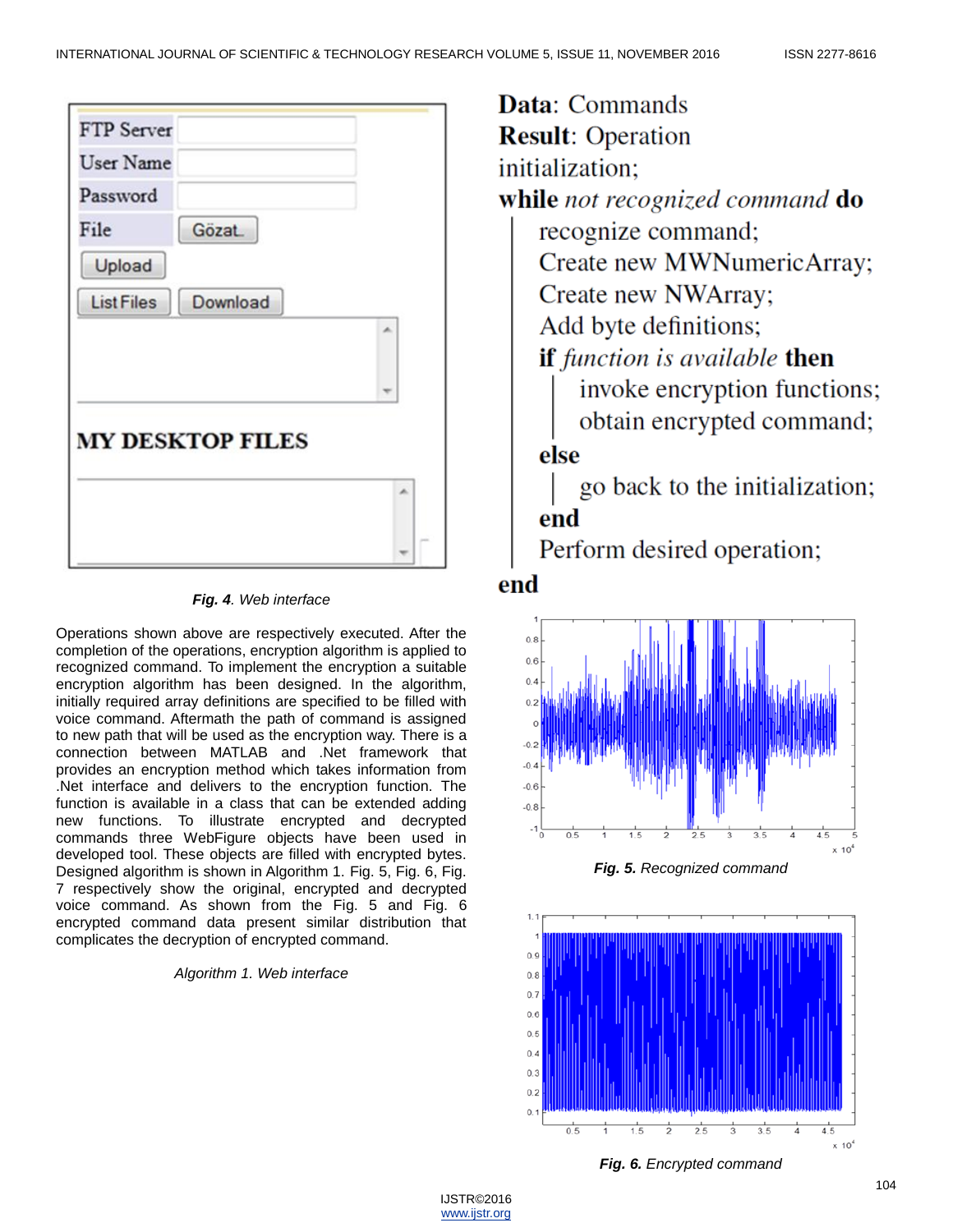

*Fig. 7. Decrypted command*

## **4 CONCLUSIONS AND FUTURE WORK**

Encryption is required when a reliable data transition is desired. Here we propose an encrypted voice controlled ftp tool. Using encryption a reliable and robust tool has been obtained in terms of communication. On the other hand designed tool has a user friendly interface that easily realized while performing ftp operations. Main contribution of the work is the involvement of chaos based encryption in ftp operation. With respect to the encryption, proposed tool could shed new light for voice controlled systems. One threat that encountered while developing is the security level of encrypted system. Encrypted system has not been tested yet using any attack that causes an ambiguous security level. For further investigation security level should be taken into account that this may constitutes one aspect of the future works. Another direction, that needs to be further investigation, is the effect of various protocols such as UDP, TCP and the others in command transition. Chiefly development tools are Visual Studio and MATLAB. A well designed integration such this work produces multi-functional and robust software. If the development and the encryption can be done in one IDE, operational times could be reduced. In this point of view we have written and invoked required encryption functions from MATLAB that would have been given up if all operations were done using .Net framework. Chaos based encryption is possible using various methods. We used nonlinear equation in Chaos based encryption. The contribution of this method is adding new function to encryption that hardens the decryption of the command. Because to decrypt the encrypted command, nonlinear equation and its parameters must be known prior to the operation. Furthermore the known of the first key, which used while encryption is being done, is sufficient to decrypt the encrypted command. Other keys are produced by inversing nonlinear equation that used for encryption. Thus we can say that our proposed method is reduced process overload in memory. This advantage leads new improvement in real time applications such as microcontroller.

## **REFERENCES**

- [1] M. Gien, "A file transfer protocol," Computer Networks, vol. 2, pp. 312-319, 1978.
- [2] L. Muda, B. Mumtaj, I. Elamvazuthi, "Voice recognition algorithms using mel frequency cepstral coefficient and dynamic time warping techniques," arXiv preprint arXiv:1003.4083, 2010.
- [3] Z. Lin, S. Yu, J. Lu, S. Cai, G. Chen, "Design and ARMembedded implementation of a chaotic map-based realtime secure video communication system", Circuits and Systems for Video Technology, IEEE Transactions on, vol. 25, no. 7, pp. 1203-1216, 2015.
- [4] JM. Amigo, L. Kocarev, J. Szczepanski, "Theory and practice of chaotic cryptography," Physics Letters A, vol. 366, pp. 211-216, 2007.
- [5] F. Yuan, GY. Wang, BZ. Cai, "Android SMS en- cryption system based on chaos", IEEE 16th International Conference on Communication Technology (ICCT), pp. 856-862, 2015.
- [6] V. T. Pham, S. Vaidyanathan, C. K. Volos, S. Jafari, "Hidden attractors in a chaotic system with an exponential nonlinear term", The European Physical Journal Special Topics, vol. 224, no. 8, pp. 1507-1517, 2015.
- [7] S. Lian, "Efficient image or video encryption based on spatiotemporal chaos system," Chaos Solitons and Fractals, vol. 40, pp. 2509-2519, 2009.
- [8] B. Norouzi, S. Mirzakuchaki, SM. Seyedzadeh, MR. Mosavi, "A simple, sensitive and secure image encryption algorithm based on hyper-chaotic system with only one round diffusion process," Multimedia tools and applications, vol. 71, no. 3, pp. 1469-1497, 2014.
- [9] L. Teng, H.H. Iu, X. Wang, X. Wang, "Chaotic be- havior in fractional-order memristor-based simplest chaotic circuit using fourth degree polynomial," Nonlinear Dynamics, vol. 77, no. 1-2, pp. 231-241, 2014.
- [10] M. Khan, T. Shah, H. Mahmood, M. A. Gondal, "An efficient method for the construction of block cipher with multichaotic systems," Nonlinear Dynamics, vol. 71, no. 3, pp. 489-492, 2013.
- [11] G.Troullinos, "A software based approach to secure voice applications," Proceedings of the Third IEEE International Conference on Electronics, pp. 176-182, Rodos, Greece, 1996.
- [12] CH. Wang, MW. Li, W. Liao, "A distributed key-changing mechanism for secure voice," IEEE International Conference on Multimedia and Expo., pp. 895-898, Beijing, China, 2007.
- [13] K. Christian, "A comparison of voice controlled and mouse controlled web browsing". Proceedings of the Fourth International ACM Conference on Assistive Technologies, pp. 72-79, Arlington, USA, 2000.
- [14] MS. Hawley, P. Enderby, P. Green, SP. Cunningham, S. Brownsell, J. Carmichael, M. Parker, A. Hatzis, P. O'Neill, R. Palmer, "A speech-controlled environmental control system for people with severe dysarthria," Medical Engineering Physics, vol. 29, pp. 586-593, 2007.